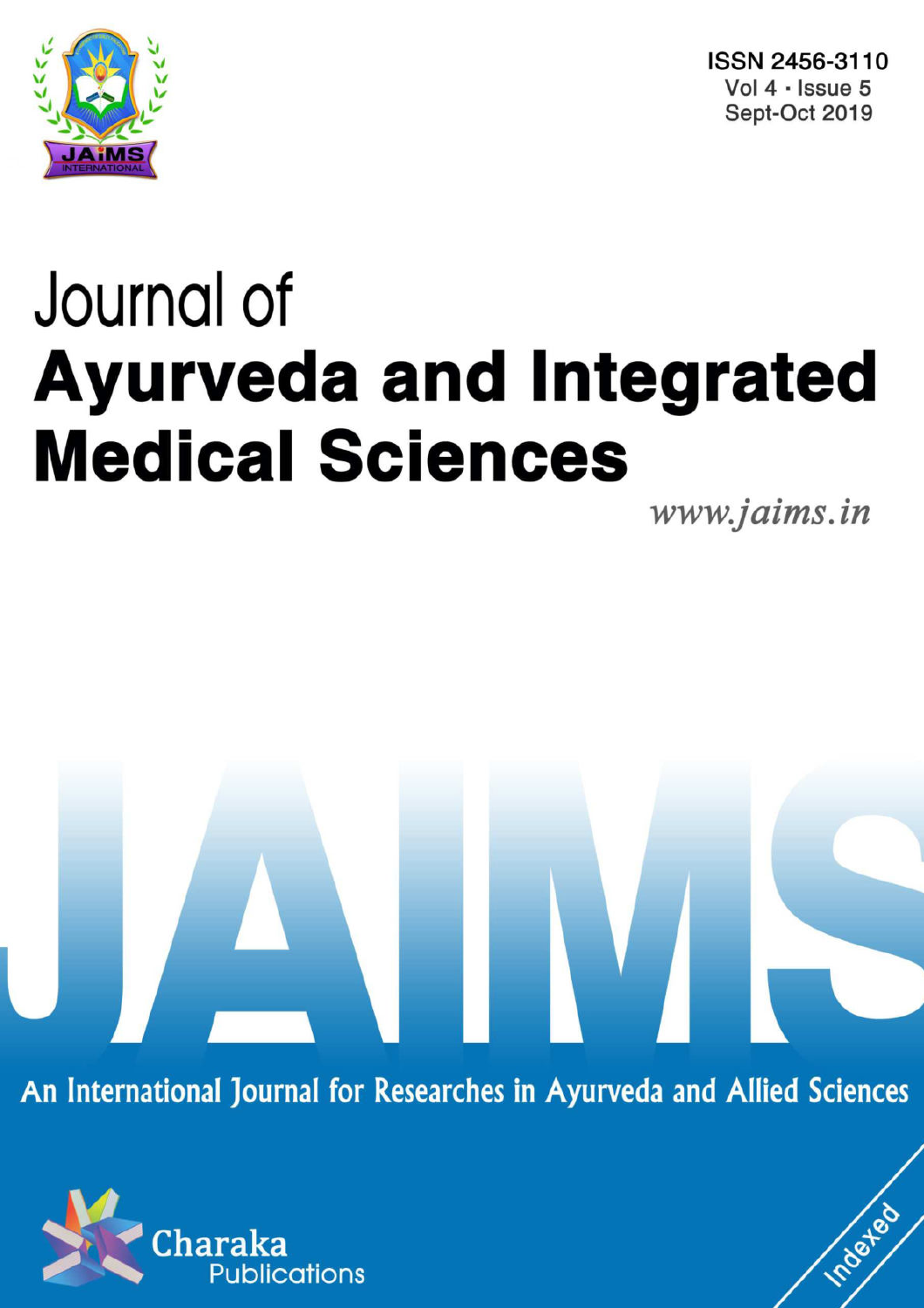

 **ORIGINAL ARTICLE** Sept-Oct 2019

# **A clinical comparative study of** *Chedana Paschat Arka Pratisaraeeiya Kshara* **&** *Agnikarma* **in the management of**  *Kadara* **(Corn)**

**Sunita Shiraguppi<sup>1</sup> , N. B. Mashetti<sup>2</sup> , Rakeshkumar S. Gujar<sup>3</sup> , P. G. Gannur<sup>4</sup> , Vijaylaxmi Hadimani<sup>5</sup>**

*1 Post Graduate Scholar, <sup>2</sup> Professor & HOD, 3,5Assistant Professor, <sup>4</sup> Associate Professor, Department of Shalya tantra, BLDEA's AVS Ayurveda Mahavidyalaya, Vijayapur, Karnataka, INDIA.* 

# A B S T R A C T

*Sushruta Samhita* is the earliest known authentic treatise on Ayurveda. In *Vedic* period also there is a description of *Agnikarma* and *Ksharakarma*. In *Shalya Tantra* common procedure are *Agnikarma*, *Ksharakarma* and *Jalokavacharna* etc. *Kadara* is one among *Kshudra Roga* is claimed to be effectively dealt with *Agnikarma* and *Ksharakarma*. This is intended to offer instant relief to the patient to evolve a simple and economic management and to evaluate whether the relapse can be prevented with *Agnikarma* and *Ksharakarma*.The studies conducted with 40 patients were selected, made into 2 groups of 20 each patients. Group A patients were treated with surgical excision followed by *Arka Pratisaraneeya Ksharakarma* and Group B patients were treated with surgical excision followed by *Agnikarma. Arka Kshara* is prepared and applied after excision of lesion, keeping for 100 *Shatamatrakala* (100 sec), treated with *Nimbuka Swarasa*. With all aseptic measures the lesion is excised and then *Agnikarma* using *Lohashalaka*, *Madhu* and *Sarpi* is applied and bandaged. Both procedures are in single sitting, dressing for alternate day and every 15 days follow up till 45 days. After the completion of clinical trial, it was found that *Agnikarma* procedure there was highly significant results in reducing pain, discomfort, bleeding infections and healing period. Where as in *KsharaKarma* there is also significant result in reducing pain, discomfort but statically considering average mean *Kshara Karma* shows comparatively lesser effective than *Agnikarma*. By the statistical results it can be concluded that *Agnikarma* has better result when compared to *Kshara Karma* in the present study.

**Key words:** *Kadara, Chedana, Agnikarma, Loha Shalaka, Kshara, Arka Kshara, Corn.* 

### **INTRODUCTION**

*Shalya Tantra* has been hailed as the most important branch of Ayurveda. The uniqueness of *Shalya Tantra* is due to the availability of dual treatment procedures i.e. *Shastra Karma* (Surgical procedure) and

#### **Address for correspondence:**

**Dr. Sunita Shiraguppi** 

Post Graduate Scholar, Department of Shalya tantra, BLDEA's AVS Ayurveda Mahavidyalaya, Vijayapur, Karnataka, INDIA. **E-mail:** hmadhushri@gmail.com

| Submission Date: 09/09/2019 | Accepted Date: 18/10/2019 |
|-----------------------------|---------------------------|
|                             |                           |

| <b>Access this article online</b> |                           |  |  |  |
|-----------------------------------|---------------------------|--|--|--|
| <b>Quick Response Code</b>        |                           |  |  |  |
|                                   | Website: www.jaims.in     |  |  |  |
|                                   | DOI: 10.21760/jaims.4.5.6 |  |  |  |

*Anushastra Karma* (Para-surgical procedure). Further *Shastra Karma* is eight in types and *Anu Shastra Karma* includes *Kshara Karma, Agnikarma* and *Raktamokshana*.

*Kadara* is one of the *Kshudra Roga* mentioned in Ayurveda. It gives more trouble for the patient and intervences with routine work. It is said that repeated injuries and friction to the sole with thorns, stones etc. or by the *Doshas* becoming aggravated together with *Meda* and *Rakta* it give rise to a tumor, hard like bolt, in the middle or at the end of feet, of size of a *Kola* (Jujube fruit), having pain and exudation.**[1]**

The ancient *Acharyas* described this disease as a surgical domain. Excision followed by hot oil cauterization is recommended.**[2]**

*Kadara* has been co-related with corn as described in modern medical sciences.**[3]** A corn is localized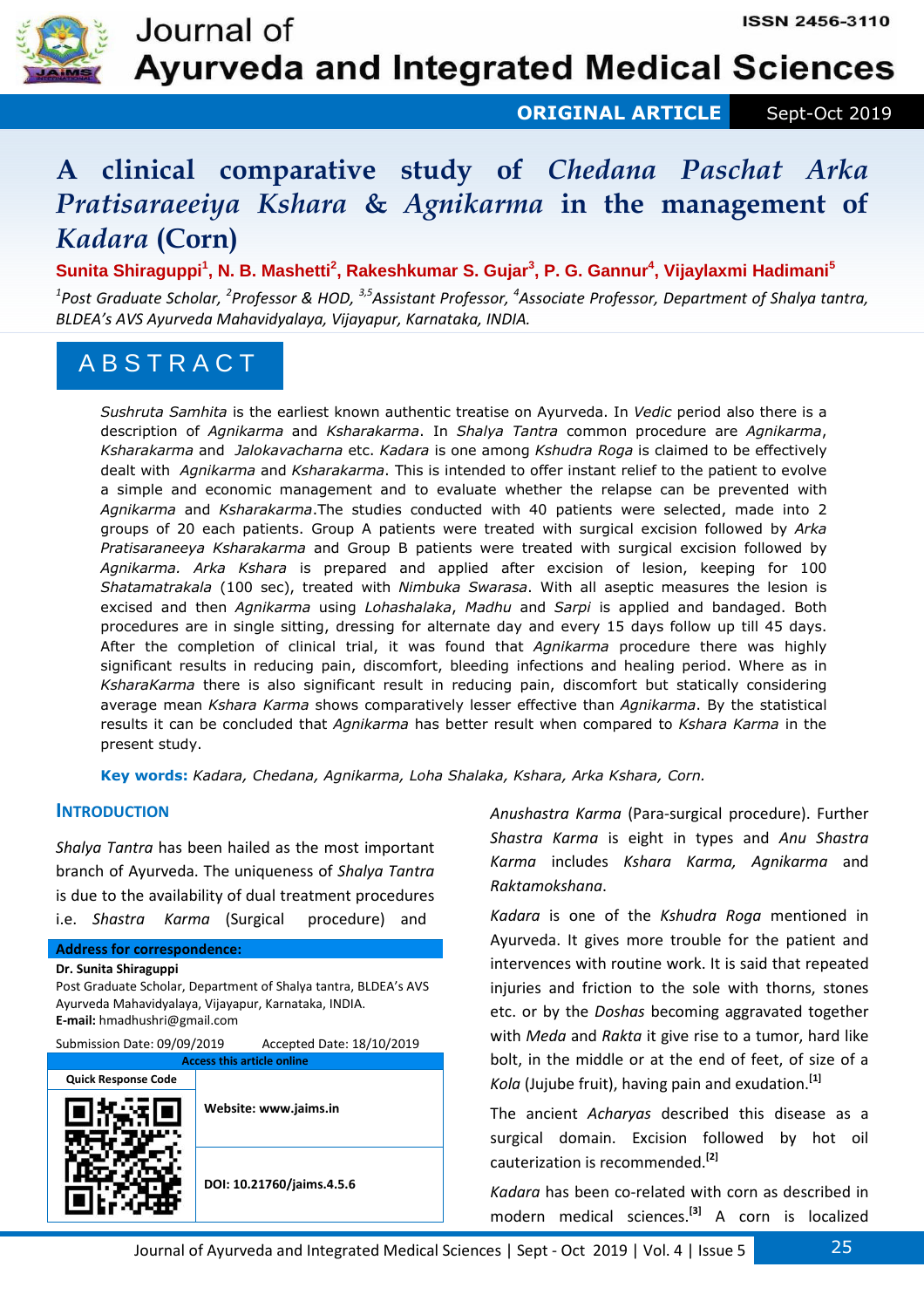hyperkeratosis with a hard centre caused by undue pressure. Histologically it is composed of keratin masses with intact basal layers. It is often caused by ill fitting and tight shoes chiefly affecting feet and toes. This commonly involves the skin on the hands and feet. Modern system of surgery has adopted several methods like Cyrotherapy, Laser and Chemical cauterization. Each with these procedures are not giving good result and are not devoid of recurrences. Apart from recurrence, bleeding, pain and post excision infections are observed frequently.

In Ayurveda*, Shalya Tantra* is imperative for its immediate action and utilisation of all *Shastra* and *Anushastra Karma*. *Sushruta* as mentioned in *"Ashtavidha Shastrakarmeeya*" about the Chedana,**[4]** *Bhedana* etc. surgical excision is one of the treatments for *Kadara,* but by this recurrence rate is higher.

*Anushastra Karma* are special branch of surgery. These are special methods of managing the surgical and non surgical condition. *Anushastra Karma* includes *Kshara Karma*, *Agnikarma* and *Raktamokshana. Agnikarma* and *Kshara Karma* are some of the special techniques of Ayurveda, explained by our Acharyas, are used to prevent the recurrence.

*Kshara***[5]** as the substance possessing *Ksharana* and *Kshanan* properties and told that *Kshara* perform *Chedana, Bhedana* and *Lekhana* and also has the *Tridoshahara* properties and act as *Shastra*, *Anushastra* and it removes diseases by root.

*Kshara* can be prepared with various numbers of drugs as per Ayurvedic classics. The *Arka* is one among them which is considered as one of the drugs of *Ksharastaka* and properties of *Kandughna, Shotahara and Vatahara*.

*Agnikarma***[6]** is selected for the present study as logically it should help in better prevention from recurrence by destroying the tissue due to its direct heat. Apart from this it also help in controlling the bleeding. There will be less pain as the nerve fibres destroyed by *Agnikarma*. Chances of infection are also less as *Agnikarma* itself being a sterile procedure.

# **ISSN: 2456-3110 CONSERVERTIGE Sept-Oct 2019**

This study is an effort to evaluate the efficacy of *Arka Pratisaraneeya Kshara***[7]** and *Agnikarma* in the management of *Kadara*.

In the present study the patients suffering from *Kadara* over the sole are selected the patients were randomly categorised into 2 Groups. Patients of one group were subjected for *Arka Pratisaraneeya Kshara* and patients of other group were subjected for *Agnikarma*. Results were compared after follow up of 45 days.

#### **OBJECTIVES**

- 1. To evaluate efficacy of *Chedana Paschat Arka Pratisaraneeya Kshara* in the management of *Kadara*.
- 2. To evaluate efficacy of *Chedana Paschat Agnikarma* in the management of *Kadara*.
- 3. To compare and evaluate the effect of *Chedana Paschat Arka Pratisaraneeya Kshara* and *Agnikarma* in the management of *Kadara*.

#### **MATERIALS AND METHODS**

It is a comparative clinical study done at, BLDEA's AVS Ayurveda Mahavidyalaya and Research Centre, Vijayapur. In which 40 patients of *Kadara* were selected and randomly divided into 2 groups as Group A - 20 patients and Group B - 20 patients.

Group A was subjected to all the selected 20 patients with the *Arka Pratisaraneeya Kshara* followed by *Chedana Karma*.

Group B was subjected to all the selected 20 patients with *Agnikarma* followed by *Chedana Karma*.

The signs and the symptoms will be scored on the basis of standered parameters and Analysed by statistically.

The progress was assessed for all the patients and regular follow up study was done for a period of 45 days at the interval of 15 days. On each visit, the assessment of all the patients was done on the basis of assessment parameters. The initial finding through clinical assessment parameters were described in specially prepared case sheet and compared with the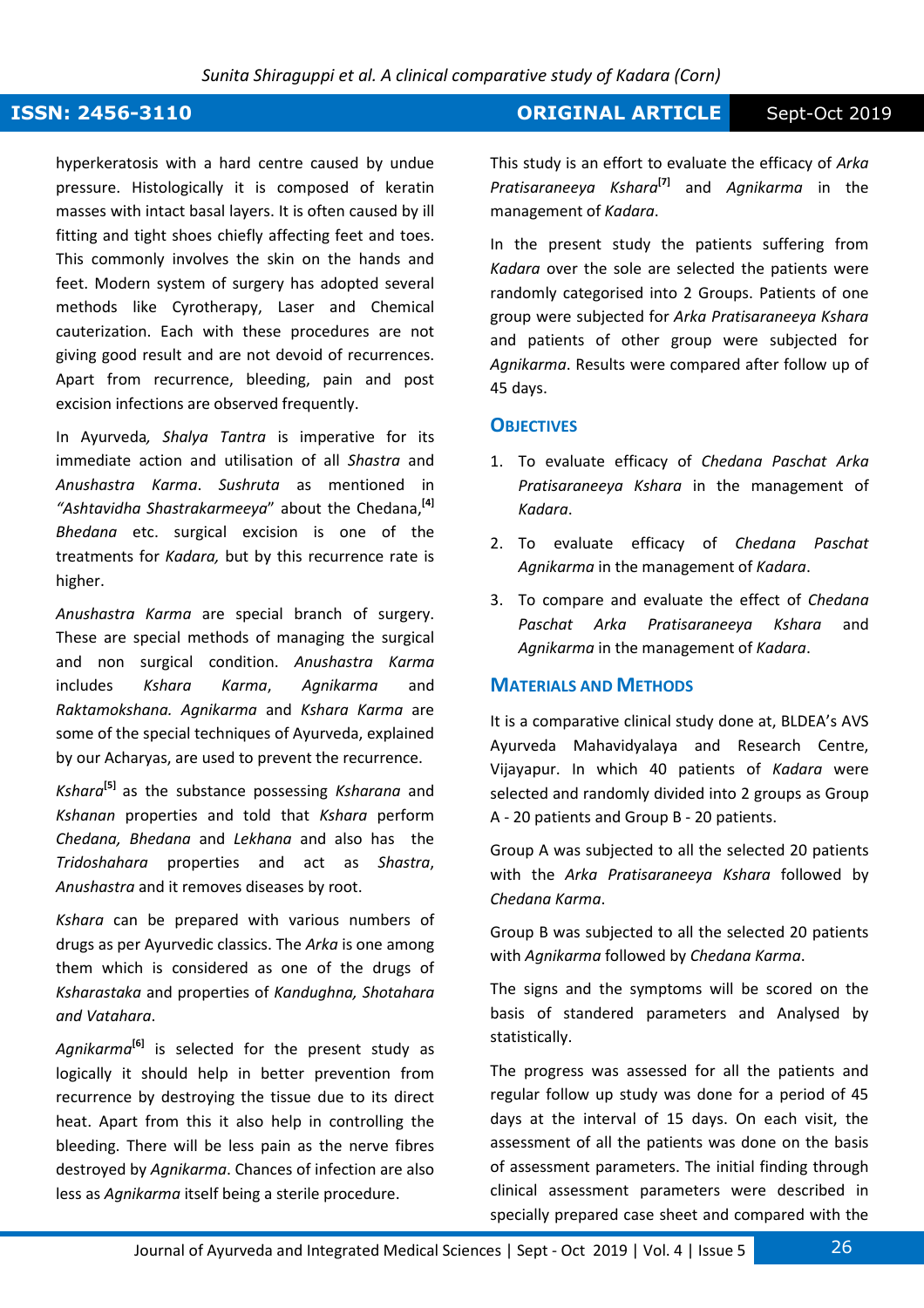## **ISSN: 2456-3110 CONSERVERTIGE Sept-Oct 2019**

progress on  $15^{th}$  day,  $30^{th}$  day and  $45^{th}$  day of observations.

The data obtained will be recorded statistically. Subjective criteria were Pain, Discomfort while walking. Objective Parameters Tenderness, Hardness and Size of the wound after excision.

### **Method of preparation of** *ArkaKshara***[8]**

The required drug *Arka Kshara* was prepared according to the descriptions available in *Sushruta Samhita* as described below:

*Arka* plant as a whole (*Panchangas*) were collected from the college herbal garden and various places around the city after ascertaining that the plants were absolutely free from insects, pests or other diseases. The healthy plants were cut into small pieces and were dried in the shade for or three months where it was completely dried and this dried pieces were transferred into a big iron pan. The pan was kept in open space devoid of wind. Now lit with fire and dried specimen was burnt and the ashes are collected.

Next 1 part of *Arka* ash is mixed with 6 parts of water, stirred well and kept overnight. The next morning, it should be macerated well and is filtered through a thick cloth. Washing is repeated 21 times with different water samples.

At last the filtration should be taken in a steel container and the steel container is heated on *Manadagni* and stirring was carried out continuously. Gradually water content was evaporated leaving behind thick semi-solid paste like material which was greyish to white in colour.

Now the steel container is removed from the fire and it was closed. After sometime, dry crystalline material was obtained and this was the component of *Arka Kshara*. It was preserved in a clean, dried and air tight glass jar and used whenever required.

#### **Method of therapy**

#### **Group A**

The selected 20 cases were taken to minor O.T, furnished with required material. Xylocaine test dose was given. Cornified part in the *Pada* was cleaned well with antiseptic lotion. Then that part is infilterated with xylocaine and with the help of sterilized scalpel, the elliptical incision was taken exactly on the cornified part. Then the part was held with the help of Allie's tissue holding forcep and removed. Later, the *Arka Pratisaraneeya Kshara* is to be applied over the affected area, wait for *Shatamatra Kala* and then washed with the *Nimbuka Swarasa*. Then the area should be anointed with mixture of *Madhu* and *Sarpi*. Then covered the part with cotton pad and tied with roller bandage. Alternate day dressing is to be advised.

#### **Dose of the Drug**

It depends on the size of the Corn. Total dose required was equal to the quantity to cover the entire corn surface**.** 

#### **Group B**

The selected 20 cases were taken to minor O.T, furnished with required material. Xylocaine test dose was given. Cornified part in the *Pada* was cleaned well with antiseptic lotion. Then that part is infilterated with xylocaine and with the help of sterilized scalpel, the elliptical incision was taken exactly on the cornified part. Then the part was held with the help of Allie's tissue holding forcep and removed. The *Loha Shalaka* is heated on gas stove. Later, *Agnikarma* is done with *Tapta Loha Shalaka* over the surgical wound till *Samyak Dagdha Lakshana* are observed. Then the area should be anointed with mixture of *Madhu* and *Sarpi*. Then covered the part with cotton pad and tied with roller bandage. Alternate day dressing is to be advised.

#### **Precaution**

After *Agnikarma* the patient should avoid in contact with water for 24 hours.

#### **Inclusion criteria**

- Patients aged between 18-60 years.
- Patients of either sex are taken.
- Patient with clinical features of *Kadara*.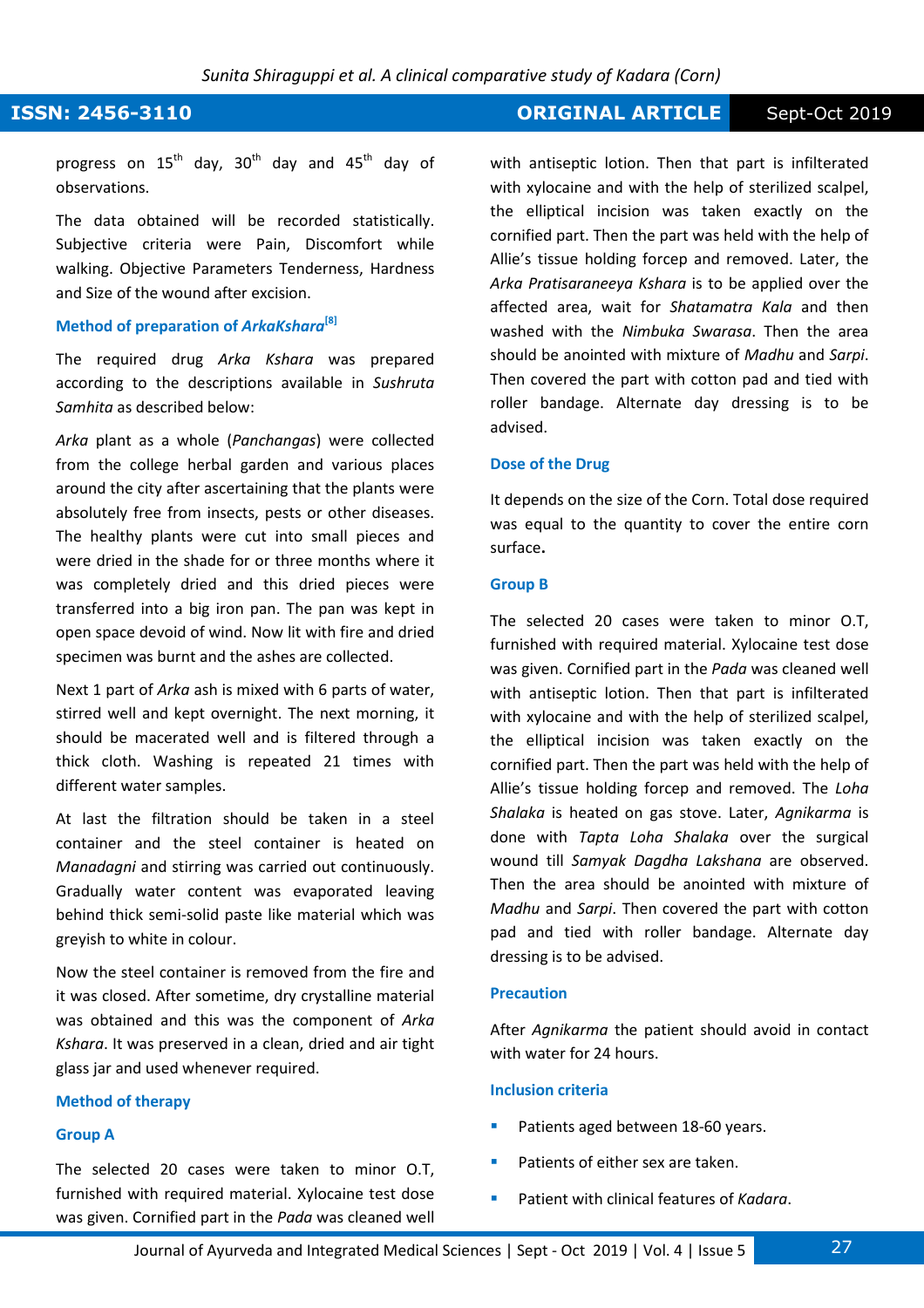#### **Exclusion criteria**

- Patients suffering from infectious diseases like-HIV, Hepatitis, Tubercular and other infectious diseases.
- Patients suffering from systemic disorders like-Diabetes Mellitus, Hypertension and other systemic diseases.
- Pregnant women.
- Patient contraindicated for *Agnikarma* and *Ksharakarma*.

### **Grading and Grouping**

Grading and grouping to the assessment criteria and measurement scale concerned to each item categorically differentiated the findings among the patients in the clinical study. And finally the assessment as a whole was presented in percent value.

#### **Assessment Scale**

To understand the severity of any problem. It was essential to have different grading methods. Hence to assess the level of suffering and also to know the level of improvement, the following grading was considered for different selected parameters.

#### **Pain**

Pain was assessed by medical research council's method of pain grading.

 $G_0$ : Nil - Absence of pain /no pain.

 $G_1$ : Mild - Pain that can easily be ignored interferes while walking.

 $G<sub>2</sub>$ : Moderate - Pain was present most of the time and demanding costant attention.

 $G_3$ : Severe - Totally incapacitating pain.

#### **Discomfort during walking**

 $G_0$ : No discomfort during walking.

 $G_1$ : Discomfort during walking.

#### **Tenderness**

 $G_0$ : Absent

# **ISSN: 2456-3110 CONSERVERTIGE Sept-Oct 2019**

G<sub>1</sub>: Present

#### **Hardness**

G<sub>0</sub>: Absent

G<sub>1</sub>: Present

**Size of the wound after excision** 

 $G_0$ : No wound.

 $G_1$ : Radius measuring from 0.5cm - 1cm.

 $G<sub>2</sub>$ : Radius measuring from 1.1cm - 2cm.

 $G_3$ : Radius measuring more than 2cm.

#### **Overall Response**

#### **Table 1: Showing the Overall response**

| <b>Class</b> | Grading                   |
|--------------|---------------------------|
| < 24%        | Poor Response             |
| 25-49%       | Moderate Response         |
| 50-74%       | Good Response             |
| 75-100%      | <b>Excellent Response</b> |

### **OBSERVATIONS**

The clinical observations from different aspects approaching to the treatment for patients of both Group A and B have been represented showing the incidence, statistic analysis of effectiveness along with clinical assessment of result etc. the data of each item are explained here under and have been represented in the tabular from with footnotes.

#### **Table 2: Multiple Comparisons in Pain**

| Post hoc test |                       |                         |             |                     |                |  |
|---------------|-----------------------|-------------------------|-------------|---------------------|----------------|--|
| Group         | Comparison<br>between |                         | %<br>Change | Sign<br>difference. | <b>Remarks</b> |  |
| Group I       | ВT                    | $15^{TH}$<br>Day        | 40%         | >0.05               | <b>NS</b>      |  |
|               |                       | 30 <sup>TH</sup><br>Day | 78%         | < 0.001             | HS             |  |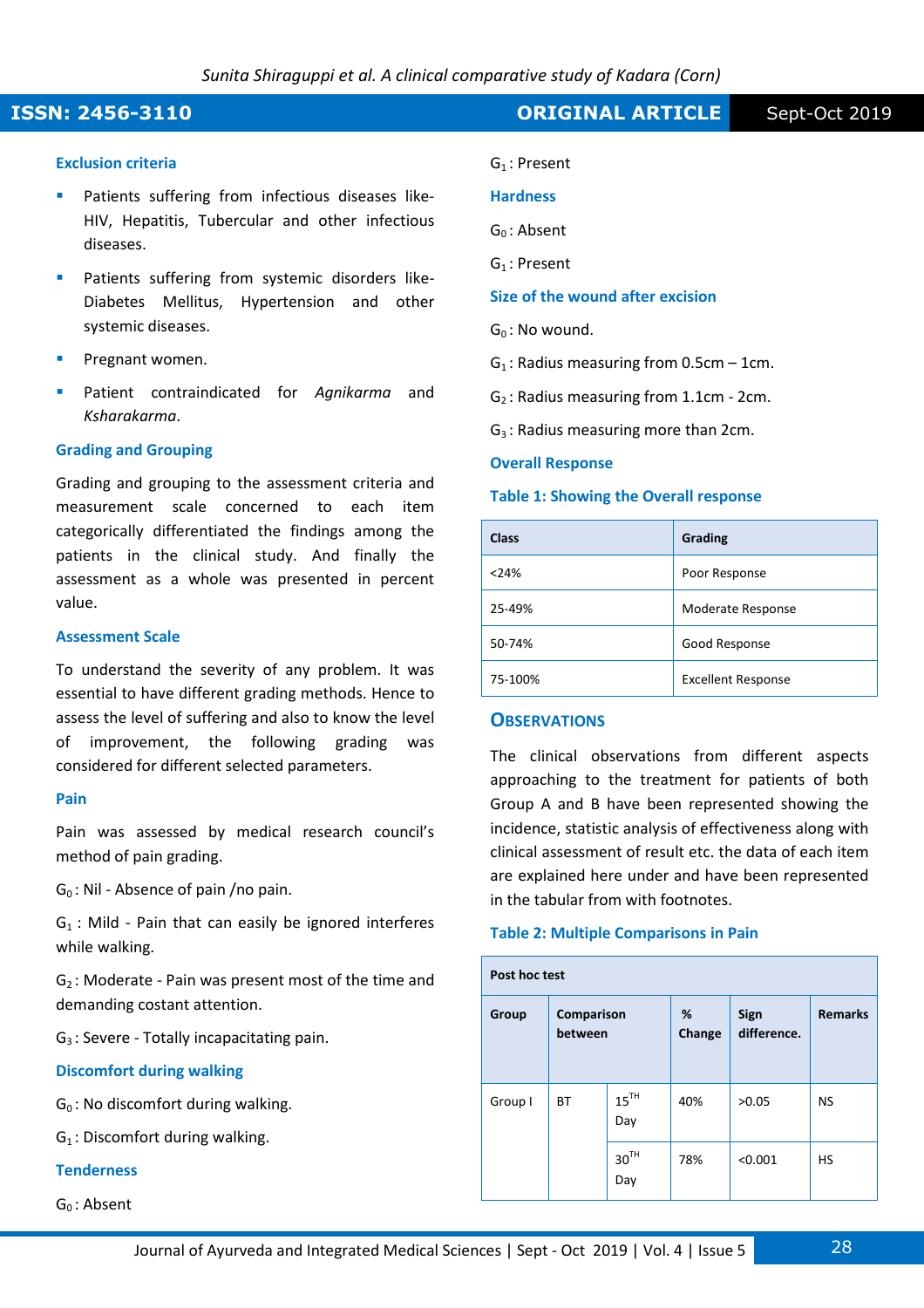# **ISSN: 2456-3110 CONSERVERTIGE Sept-Oct 2019**

|                                                    |                         | $45^{\rm{TH}}$<br>Day   | 91%   | < 0.001 | HS        |  |
|----------------------------------------------------|-------------------------|-------------------------|-------|---------|-----------|--|
|                                                    | 15th<br>Day             | 30 <sup>th</sup><br>Day | 63.6% | < 0.05  | Sign      |  |
|                                                    |                         | $45^{\text{th}}$<br>Day | 84.8% | >0.001  | HS        |  |
|                                                    | $30^{\text{th}}$<br>Day | $45^{\text{th}}$<br>Day | 58%   | >0.05   | <b>NS</b> |  |
| Group II                                           | <b>BT</b>               | $15^{\text{TH}}$ dAY    | 44.6% | >0.05   | <b>NS</b> |  |
|                                                    |                         | 30 <sup>TH</sup> dAY    | 85%   | < 0.001 | HS        |  |
|                                                    |                         | $45^{\text{TH}}$<br>Day | 96%   | < 0.001 | <b>HS</b> |  |
| $15^{th}$<br>Day                                   |                         | $30^{\text{th}}$<br>Day | 74%   | < 0.05  | Sign      |  |
|                                                    |                         | $45^{\text{th}}$<br>Day | 93.5% | < 0.001 | <b>HS</b> |  |
|                                                    | 3oth<br>Day             | $45^{\text{th}}$<br>Day | 75%   | >0.05   | <b>NS</b> |  |
| NS-Not Significant<br><b>HS-Highly Significant</b> |                         |                         |       |         |           |  |

### **Table 3: Multiple comparisons in Discomfort while walking**

| Post hoc test                |                       |                         |             |         |                |  |
|------------------------------|-----------------------|-------------------------|-------------|---------|----------------|--|
| Group                        | Comparison<br>between |                         | %<br>Change | Sig.    | <b>Remarks</b> |  |
| Group I<br>(Kshara<br>Karma) | <b>BT</b>             | $15^{TH}$<br>Day        | 25%         | >0.05   | <b>NS</b>      |  |
|                              |                       | $30^{\rm TH}$<br>Day    | 50%         | < 0.001 | <b>HS</b>      |  |
|                              |                       | $45^{\text{TH}}$<br>Day | 75%         | < 0.001 | <b>HS</b>      |  |
|                              | $15^{th}$<br>Day      | $30^{\text{th}}$<br>Day | 33.3%       | < 0.05  | <b>NS</b>      |  |
|                              |                       | $45^{\text{th}}$<br>Day | 66.7%       | >0.001  | HS             |  |

|                         | $30^{\rm th}$<br>Day    | $45^{\rm th}$<br>Day    | 50%   | >0.05   | <b>NS</b> |
|-------------------------|-------------------------|-------------------------|-------|---------|-----------|
| Group II<br>(Agnikarma) | BT                      | $15^{TH}$<br>Day        | 40%   | >0.05   | <b>NS</b> |
|                         |                         | $30^{\rm TH}$<br>Day    | 80%   | < 0.001 | HS        |
|                         |                         | 45 <sup>TH</sup><br>Day | 90%   | < 0.001 | HS        |
|                         | $15^{\text{th}}$<br>Day | $30^{\text{th}}$<br>Day | 66.7% | < 0.05  | Sign      |
|                         |                         | $45^{\rm th}$<br>Day    | 83.3% | < 0.001 | HS        |
|                         | 3oth<br>Day             | $45^{\text{th}}$<br>Day | 50%   | >0.05   | <b>NS</b> |
|                         |                         |                         |       |         |           |

NS-Not Significant HS-Highly Significant

### **Table 4: Multiple comparisons in Tenderness**

#### **Post hoc test Group Comparison between % Change Sig. Remarks**  Group I (*Kshara Karma*) BT  $15^{TH}$ Day 45% |  $>0.05$  | NS  $30<sup>TH</sup>$ Day 80% <0.001 | HS  $45^{\text{TH}}$ Day 90% <0.001 HS 15th Day  $30<sup>th</sup>$ Day 63.6%  $\big| >0.05 \big|$  NS  $45^{\text{th}}$ Day 81.8%  $\Big|$  >0.05  $\Big|$  HS  $30^{\text{th}}$ Day  $45^{\text{th}}$ Day 50% |  $>0.05$  | NS Group II (*Agnikarma*) BT  $15^{\text{TH}}$ Day 0%  $|>0.05$  NS  $30^{\text{TH}}$ Day 50% |  $>0.05$  | NS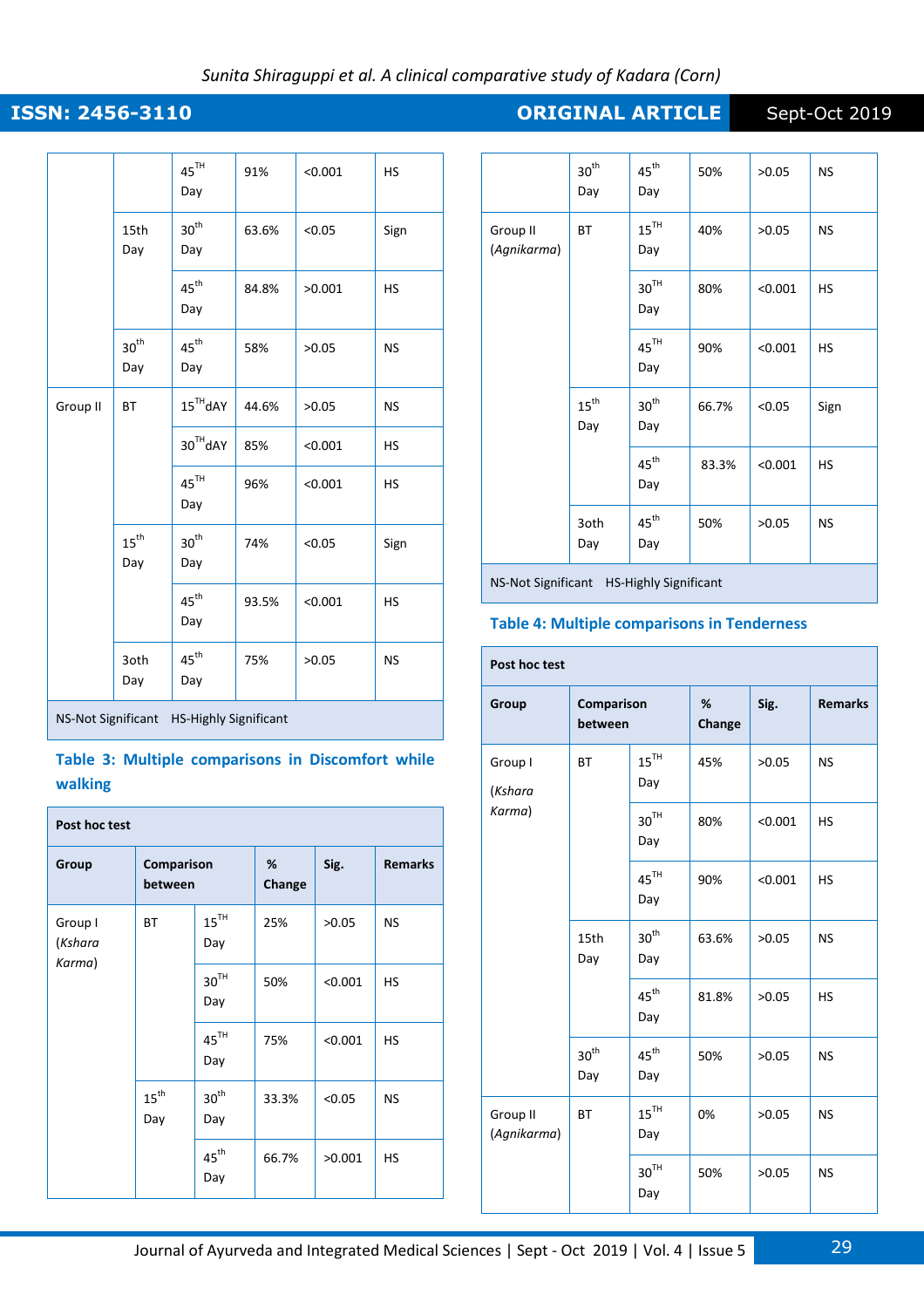### *Sunita Shiraguppi et al. A clinical comparative study of Kadara (Corn)*

|                                                           |                         | $45^{\text{TH}}$<br>Day | 90% | < 0.001 | <b>HS</b> |  |
|-----------------------------------------------------------|-------------------------|-------------------------|-----|---------|-----------|--|
|                                                           | $15^{\text{th}}$<br>Day | 30 <sup>th</sup><br>Day | 50% | 0.05    | <b>NS</b> |  |
|                                                           |                         | $45^{\text{th}}$<br>Day | 90% | < 0.001 | <b>HS</b> |  |
|                                                           | 3oth<br>Day             | $45^{\text{th}}$<br>Day | 80% | >0.05   | <b>NS</b> |  |
| <b>HS-Highly Significant</b><br><b>NS-Not Significant</b> |                         |                         |     |         |           |  |

#### **Table 5: Multiple comparisons in Hardness**

| Post hoc test                |                           |                           |             |         |                |  |
|------------------------------|---------------------------|---------------------------|-------------|---------|----------------|--|
| Group                        | Comparison<br>between     |                           | %<br>Change | Sig.    | <b>Remarks</b> |  |
| Group I<br>(Kshara<br>Karma) | ВT                        | $15^{TH}$<br>Day          | 40%         | >0.05   | <b>NS</b>      |  |
|                              |                           | 30 <sup>TH</sup><br>Day   | 70%         | < 0.01  | HS             |  |
|                              |                           | 45 <sup>TH</sup><br>Day   | 85%         | < 0.001 | HS             |  |
|                              | $15^{\text{th}}$<br>Day   | $30^{\text{th}}$<br>Day   | 50%         | >0.05   | <b>NS</b>      |  |
|                              |                           | $45^{\text{th}}$<br>Day   | 75%         | >0.05   | HS             |  |
|                              | 30 <sup>th</sup><br>Day   | $45^{\text{th}}$<br>Day   | 50%         | >0.05   | <b>NS</b>      |  |
| Group II<br>(Agnikarma)      | ВT                        | $15$ <sup>TH</sup><br>Day | 50%         | >0.05   | <b>NS</b>      |  |
|                              |                           | 30 <sup>TH</sup><br>Day   | 75%         | < 0.01  | НS             |  |
|                              |                           | $45^{\text{TH}}$<br>Day   | 90%         | < 0.001 | HS             |  |
|                              | $15^{\mathrm{th}}$<br>Day | 30 <sup>th</sup><br>Day   | 50%         | >0.05   | NS             |  |
|                              |                           | $45^{\text{th}}$<br>Day   | 80%         | >0.05   | NS             |  |

# **ISSN: 2456-3110 CRIGINAL ARTICLE** Sept-Oct 2019

|                                          | 3oth<br>Dav | $45^{\text{th}}$<br>Dav | 60% | >0.05 | NS |  |  |
|------------------------------------------|-------------|-------------------------|-----|-------|----|--|--|
| NS-Not Significant HS-Highly Significant |             |                         |     |       |    |  |  |

#### **Table 6: Multiple comparisons in Size of the Wound**

| Group                        | Comparison<br>between   |                         | %<br>Change | Sig.    | <b>Remarks</b> |  |
|------------------------------|-------------------------|-------------------------|-------------|---------|----------------|--|
| Group I<br>(Kshara<br>Karma) | <b>BT</b>               | $15^{TH}$<br>Day        | 43.6%       | < 0.05  | Sign           |  |
|                              |                         | 30 <sup>TH</sup><br>Day | 83.6%       | < 0.001 | НS             |  |
|                              |                         | 45 <sup>TH</sup><br>Day | 96.3%       | < 0.001 | НS             |  |
|                              | $15^{\text{th}}$<br>Day | 30 <sup>th</sup><br>Day | 71%         | < 0.05  | Sign           |  |
|                              |                         | $45^{\text{th}}$<br>Day | 93.5%       | < 0.05  | Sign           |  |
|                              | $30^{\text{th}}$<br>Day | $45^{\text{th}}$<br>Day | 77.7%       | < 0.05  | Sign           |  |
| Group II<br>(Agnikarma)      | ВT                      | $15^{TH}$<br>Day        | 40.7%       | >0.05   | <b>NS</b>      |  |
|                              |                         | 30 <sup>TH</sup><br>Day | 79.6%       | < 0.001 | HS             |  |
|                              |                         | 45 <sup>TH</sup><br>Day | 94.4%       | < 0.001 | HS             |  |
|                              | $15^{\text{th}}$<br>Day | $30^{\text{th}}$<br>Day | 65.5%       | < 0.05  | Sign           |  |
|                              |                         | $45^{\text{th}}$<br>Day | 90.6%       | < 0.001 | HS             |  |
|                              | 30 <sup>th</sup><br>Day | $45^{\text{th}}$<br>Day | 72.7%       | >0.05   | NS             |  |

NS-Not Significant HS-Highly Significant

#### **DISCUSSION**

Ayurveda being a medical science is formulated on scientific parameter available. This study was aimed at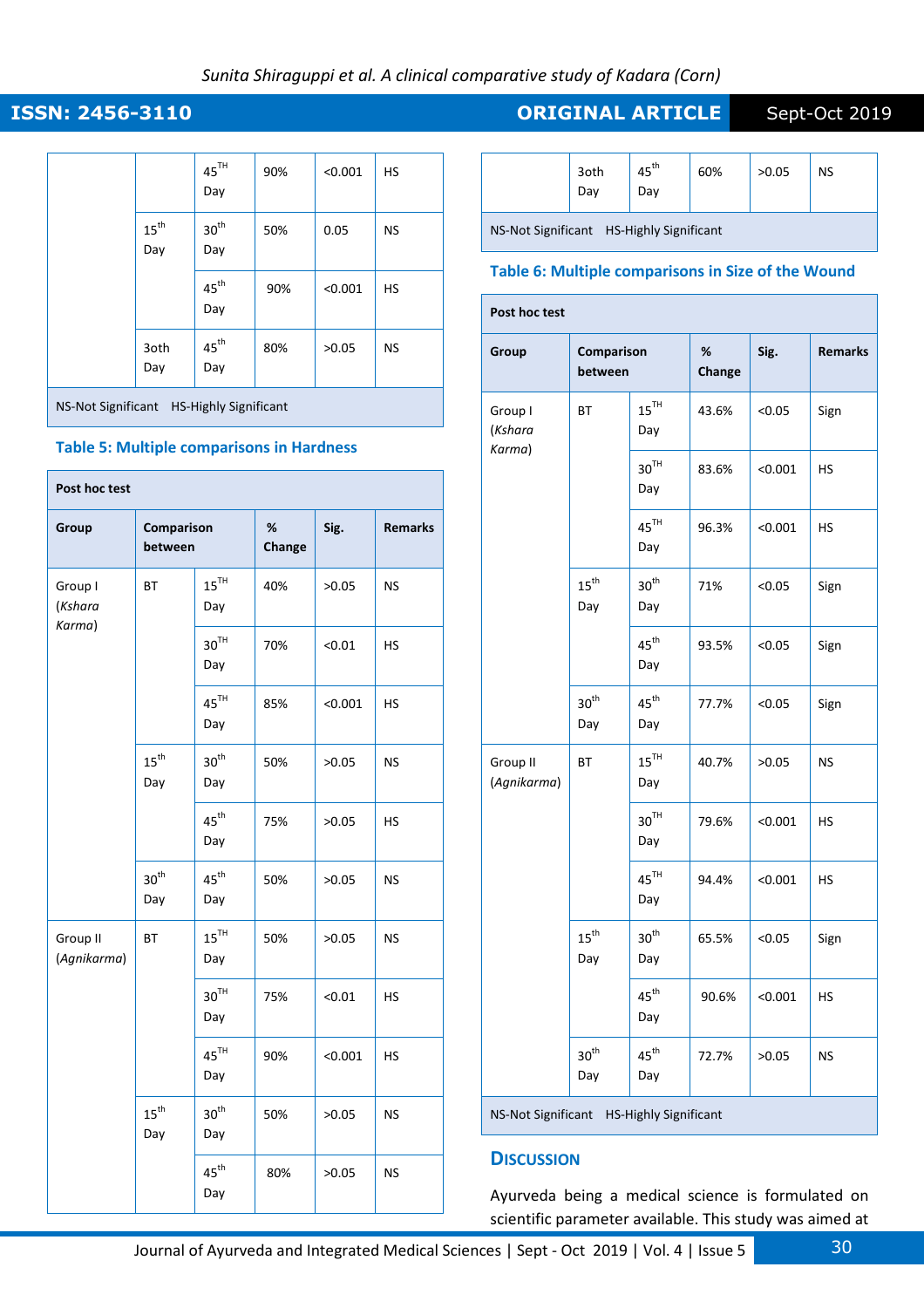### **ISSN: 2456-3110 CONSERVERTIGE Sept-Oct 2019**

re-establishing old facts while contemplating newer ideas and comparing their relative efficacy in *Kadara*.

Here, in this study effort is made to know the effectiveness of *Kshara Karma* along with the *Agnikarma* in the management because *Kshara Karma* is mentioned as treatment modality in the *Kshudraroga* as *Kadara* is one of the *Kshudra Roga* and *Kshara* is very important in all *Shastra* and *Anushastra Karma* because, it does *Chedya*, *Bhedya*  and *Lekhana Kriya* and *Tridoshahara*. *Acharya Charaka* defines *Kshara* as that which scrapes away the abnormal tissues from its deep rooted location, or drags it down after dissolving by its corrosive nature.

Moreover, in this clinical study an effort has been made here to evaluate an compare the role of *Arka PratisaraneeyaKshara* and *Agnikarma* after *Chedana Karma*.

*Arka* is one among the *Vanaspathi Dravyas* which is easily available mentioned in *Kshara Kalpa Vidhi* of *Sushruta Samhita*. *Arka* is described as having *Katu, Tikta Rasa, Laghuguna, Ushna Veerya, Katu Vipaka, Tridosha Shamaka*. It acts as a *Kaphavatahara, Deepana, Bedana, Krimigna, Vrunahara, Vishaghna, Kusthaghna. Arka Kshara* is one among the *Ksharastaka. Arka* is a drug which is available through the year.

While considering the *Gunas* of *Kshara*, it has *Tridoshaghna* property. *Sushruta* says "*Nanoushadhi Samavayat Tridoshaghnaha*". Because of the presence of different medicines *Kshara* having the property of alleviating *Vata*, *Pitta*, *Kapha* and reduces pain, burning sensation and itching respectively.

*Sodhana* and *Ropana* - *Kshara* having cleansing property, it helps for the removal of unhealthy granulation tissues and development of healthy granulation tissues.

*Lekhana* - Scraping property improves circulation by removing unhealthy tissues.

*Krimighna* - Because of its antimicrobial property it avoids contamination and infection of the wound by the micro-organism.

It burns the affected tissue completely and avoids recurrence.

When the *Kshara* is applied on the skin or tissue, first there is irritation followed by inflammatory process resulting into oedema, sloughing, dragging pain and pressure pain causing separation of *DustaDosa* and clearing all signs and symptoms of the diseases. The presence of photolytic enzymes is capable for its corrosive, caustic, antimicrobial and bactericidal properties.

*Agnikarma* pacifies *Vata* and *Kapha Doshas*. When we see the *Nidana* of *Kadara*, *Vata* and *Kapha* are the chief *Doshas* responsible for its manifestation.

*Agnikarma* helps in decreasing pain by alleviating the vitiated *Vata*. The *Ushna Guna* of *Agni* is helpful to reduce *Sheetha Guna* of *Vata*.

*Swedana* is capable of decreasing the symptoms and heals easily, as *Agnikarma* is also a *Swedana Karma* heals the lesion completely and there is no recurrence.

Heat increases local circulation and tissue metabolism, reduces pain and enhances inflammation causing vasodilatation, increasing nutrition to the cells and heals the wound completely.

The *Agni* is having *Laghu* and *Ushna Guna* which helps to relieve the *Shrotorodha* and *Kandu* by reducing *Kapha*. For *Agnikarma* as we are keeping the heated *Shalaka* over the excised part, because of the heat it kills the micro-organism also. Along with the unhealthy tissues it burns some healthy tissues also by this it avoid recurrence.

In overall effect of treatment of *Ksharakarma* and *Agnikarma* in both the groups: patient responded excellently in 85 % in *Agnikarma* and 75 % in *Ksharakarma*. And no response to moderate and poor.

#### **CONCLUSION**

Aim of the present study is to find out the efficacy and applicability of *Arka Pratisaraneeya Kshara* and *Agnikarma* after *Chedana* in the management of *Kadara*. Based on the above clinical statistical data it